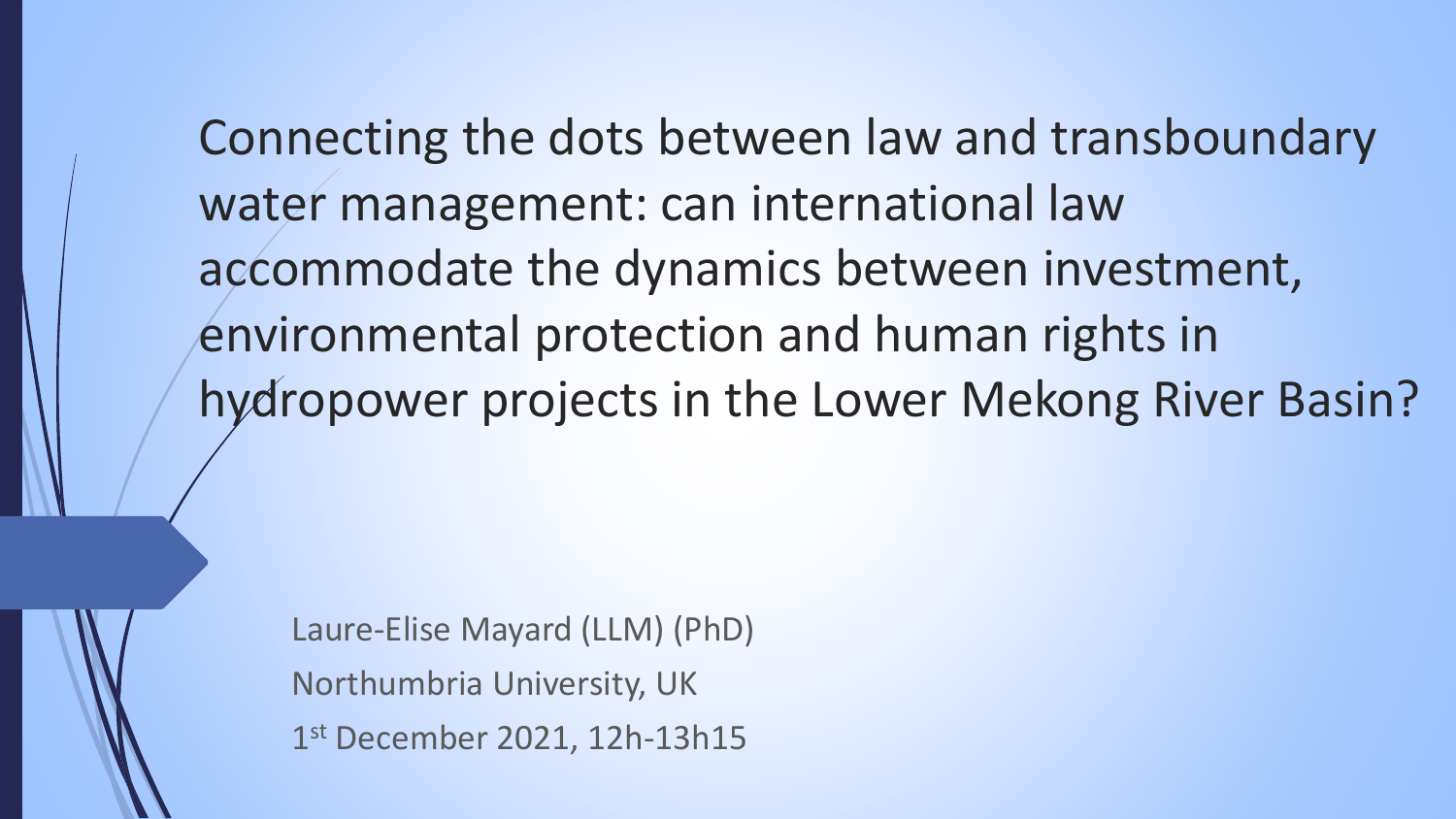### Sustainable development and integration

- Sustainable development has been focused **on integration and inclusiveness**. This goal is formulated through the idea of the **three pillars** (economic-environmental-social pillars) and the objective of **leaving 'no one behind'**.
- An instrument to implement this policy objective is **the SDGs** (a single document gathering 17goals, embodying the diversity within the overall objective of Integrated sustainable development)
- Other policy instruments and visions developed towards integrated sustainable development: IWRM, nexus, ecosystem approach…
- The integration at the centre of sustainable development requires to **consider and include all actors**  (participants and beneficiaries), **scales** (international to national) **and regimes** (including economy, social and environment fields).
- **Law can contribute** to implementing the policy objectives of integrated sustainable development. Sustainable development, the SDGs and other integrative approaches are often not considered legal instruments. There is a need to **'translate'** such objectives of integration and deals with the pluralism also present in law and international law.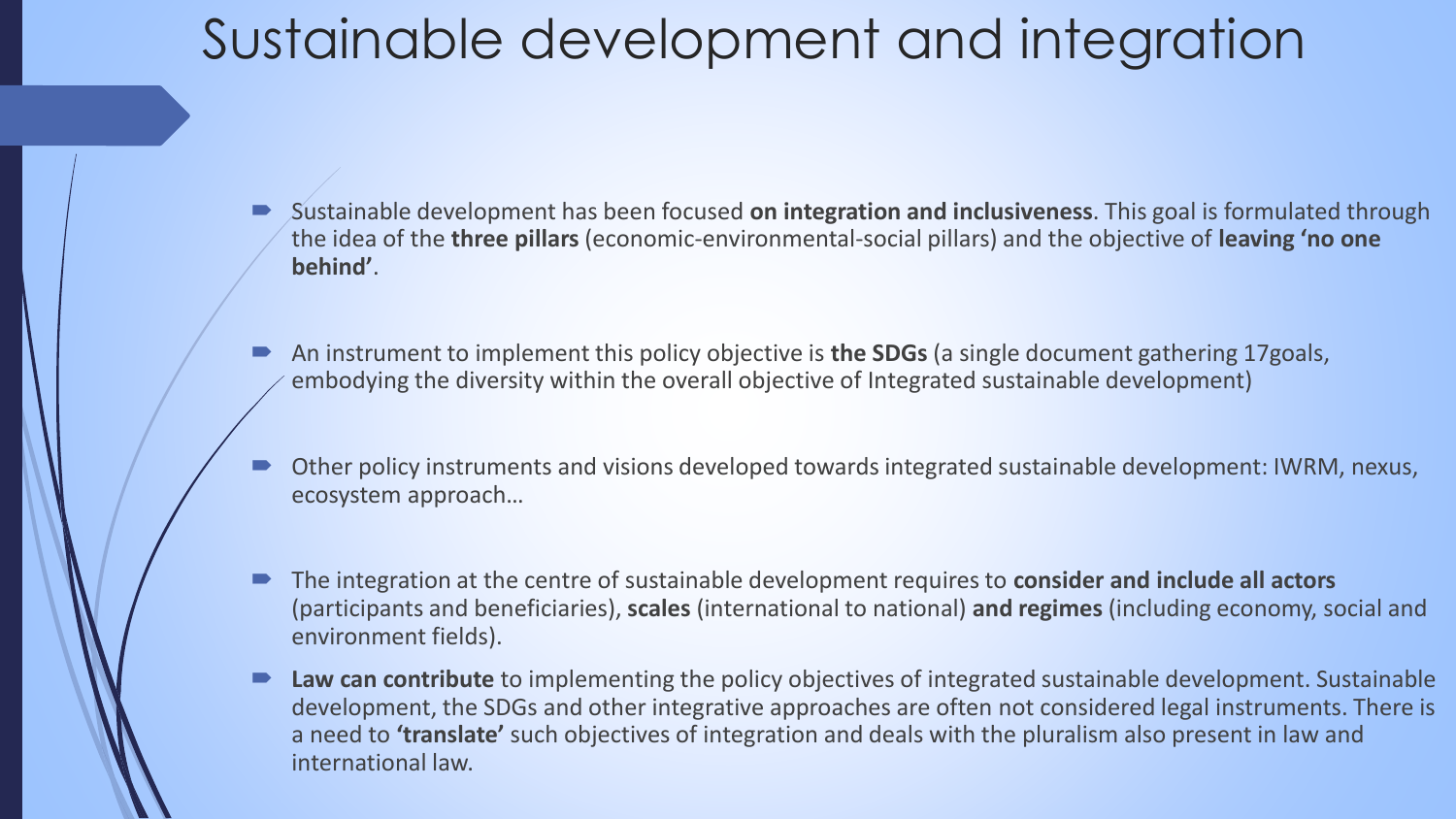#### Science – Policy – Law – Integrated SD

Assumes need to 'translate' or adapt policy into law:\*same as science-policy, law has a special vocabulary and rules. \*Examples of policy measures, where inappropriate legal implementation brought unwanted results.

| Index:                                                                                                                                                                                                                                                | <b>Science</b>                                                                                                                                                      |                                                                                                                                                                                                                                                                                                        | <b>Policy</b><br>(Not meant to be only and exactly the<br>translation of science)                                                                                                                                                                                                                                                                              | Law<br>(Not only the instrument to disseminate<br>and enforce policy but set standards, with<br>a view on objective goals and interests as                                                                                                                                                                                                                              | <b>Outcomes</b>                                                                                                                                                                                                                                                                                                                                                                                                      |  |
|-------------------------------------------------------------------------------------------------------------------------------------------------------------------------------------------------------------------------------------------------------|---------------------------------------------------------------------------------------------------------------------------------------------------------------------|--------------------------------------------------------------------------------------------------------------------------------------------------------------------------------------------------------------------------------------------------------------------------------------------------------|----------------------------------------------------------------------------------------------------------------------------------------------------------------------------------------------------------------------------------------------------------------------------------------------------------------------------------------------------------------|-------------------------------------------------------------------------------------------------------------------------------------------------------------------------------------------------------------------------------------------------------------------------------------------------------------------------------------------------------------------------|----------------------------------------------------------------------------------------------------------------------------------------------------------------------------------------------------------------------------------------------------------------------------------------------------------------------------------------------------------------------------------------------------------------------|--|
| SD: Sustainable Development<br>IL: International Law<br>ISD: Integrated Sustainable<br>Development<br>IAs: Integrative Approaches<br>IOs: International Organizations<br>TNL: Transnational Law<br>Red: Ultimate goal<br>Brown: changes to be brought | 1. Evidence of<br>interlinkages<br>2. Requirement for<br>integration<br>So, to have an integrated end result<br>(ISD):<br><b>ISD =&gt; Integration (Policy+Law)</b> |                                                                                                                                                                                                                                                                                                        | *Sustainable Development is<br>the policy direction decided<br>on by the international<br>community (States, IOs,)=<br>decision, as democratic as<br>can beNon-integration<br>policy has failed.<br>So set up of 3 fields pillars<br>(eco., envi. and social) and                                                                                              | set by a society)<br><b>Desired Integrated International</b><br>Law on sustainable development.<br>$*$ Modifications within legal field<br>to adopt a holistic and system<br>vision and structure, capable of<br>integrating pluralistic and<br>fragmented issues, like<br>sustainable development policy<br>aims to do.                                                | Integration of all<br>aspects within a<br>developmental<br>issue (realization<br>of ISD)                                                                                                                                                                                                                                                                                                                             |  |
| or thought about.                                                                                                                                                                                                                                     | so Integration (SD+IL) = ISD<br>Integration in SD+<br>Integration in IL<br>$=$ ISD<br>$(SDGs + IAs) +$<br>$\bullet$<br>Integration in IL<br>$=$ ISD                 | Established need to<br>'translate' or adapt<br>scientific<br>recommendations<br>and findings into<br>policy lexicon and<br>functioning for it to<br>be implemented<br>appropriately<br>(policy consistent<br>with scientific<br>findings<br>e.g. one of the<br>critics of ecosystem<br>approach at the | integration objective.<br>*SDGs=policy<br>adopted<br>instrument<br>widely as the new action<br>Agenda, with a clear<br>integration objective and<br>structure.<br>*Integrative approaches<br>= various instruments to<br>integration<br>create<br>through systems visions,<br>drawing<br>interlinkages<br>synergies.<br>Not<br>and<br>exclusive of each other. | International law now<br>(Chap.2):<br>*IL is pluralistic but<br>fragmented system.<br>*IL theoretical framework<br>based on outdated, primarily<br>State-centred attributes,<br>which fights plurality and<br>privileges unity.<br>*In practice, development in<br>silos of branches of<br>international law and natural<br>development of new<br>specialised branches. | *Plurality and fragmentation of<br>issues are simplified and<br>denatured: exterior related<br>issues, fields, actors or scales are<br>ignored or neglected.<br>*Part of IL not included and<br>accounted for by international<br>legal theory: soft law, individual<br>actors<br>*In practice, some developments<br>are not formal or<br>institutionalized. Critic of<br>prejudice to unity and coherence<br>of IL. |  |
|                                                                                                                                                                                                                                                       |                                                                                                                                                                     | beginning, too<br>scientific.                                                                                                                                                                                                                                                                          | Not really integrative as is. Integration is about setting a<br>holistic vision, gathering all the pluralistic and fragmented<br>elements at hand.                                                                                                                                                                                                             |                                                                                                                                                                                                                                                                                                                                                                         |                                                                                                                                                                                                                                                                                                                                                                                                                      |  |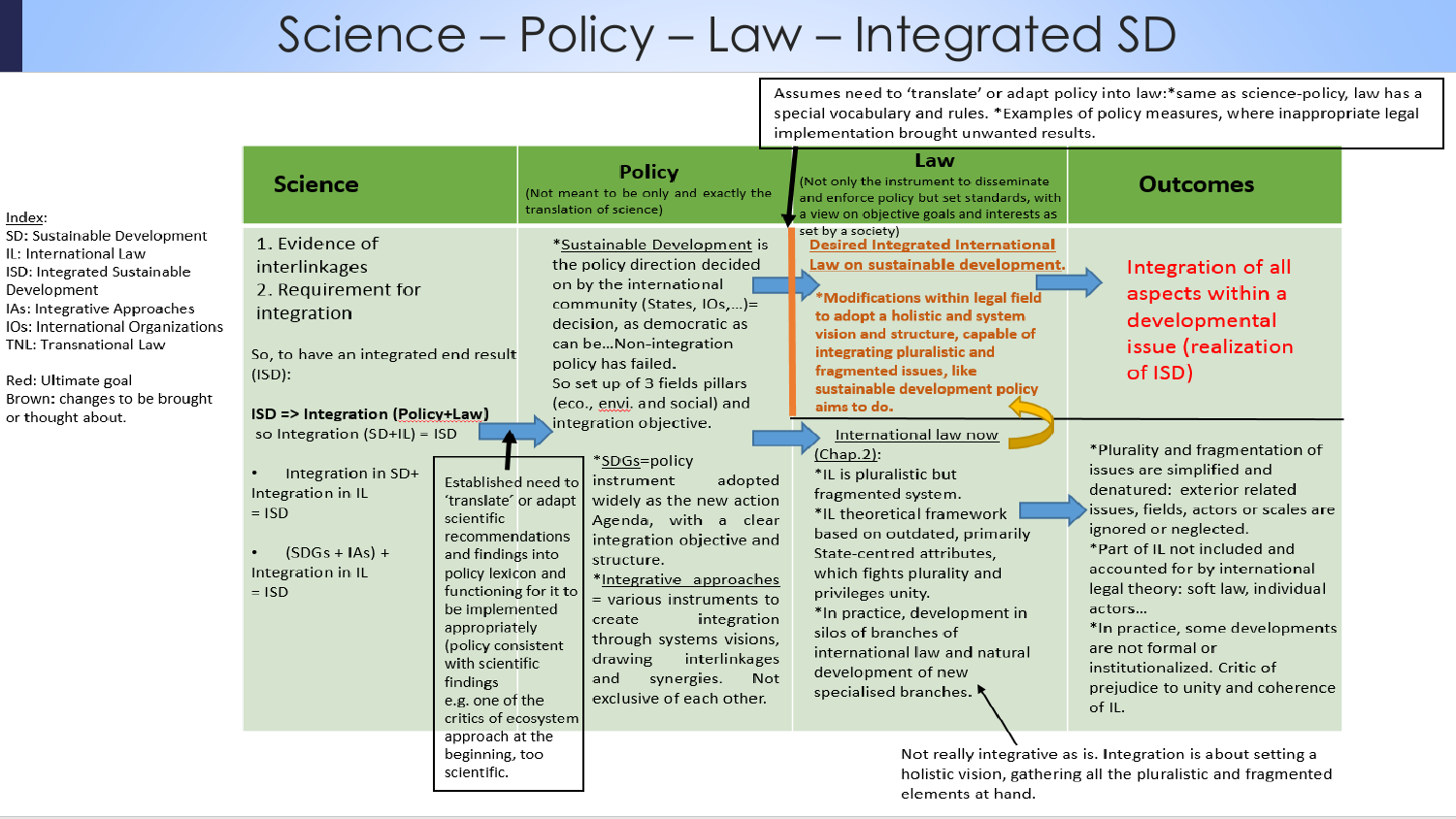#### **The contribution of International Law (and Transnational law) to Integrated Sustainable Development**



**Index TNL: Transnational Law**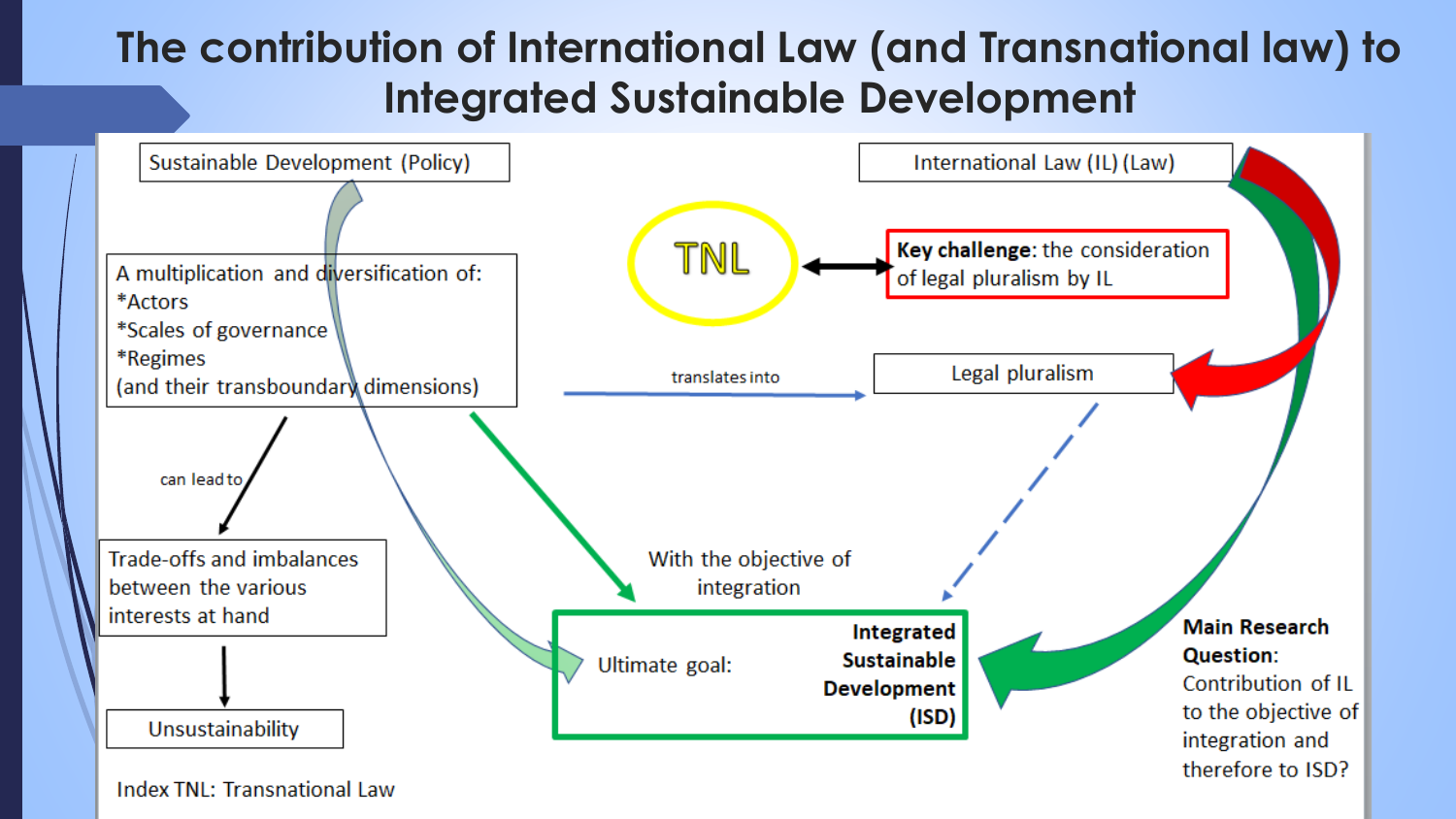## International Law and Integrated Sustainable Development: gaps

International law is **limited in relation to legal pluralism**:

- Traditionally focused on State-to-State relations or their delegated sovereignty within international organisations
- Legal pluralism is often paired with fragmentation, a generally negatively viewed phenomenon
- Reactions is generally towards either 'sovereign territorialism' or 'universalist harmonization' (Berman 2006). Both simplify and 'manage' pluralism instead of embracing it and keeping its diversity.
- $\blacksquare$  International law incorrectly and inappropriately representing, understanding and analysing complex issues on the ground.

Changes bringing a transformation in International Law?

- Organic/functional evolution of law going towards recognising more actors, regimes and scales as interlocutors and stakeholders (eg ICSID, ICC etc)
- Several notions have been studied to bring integration, like transjuridictionality, global law…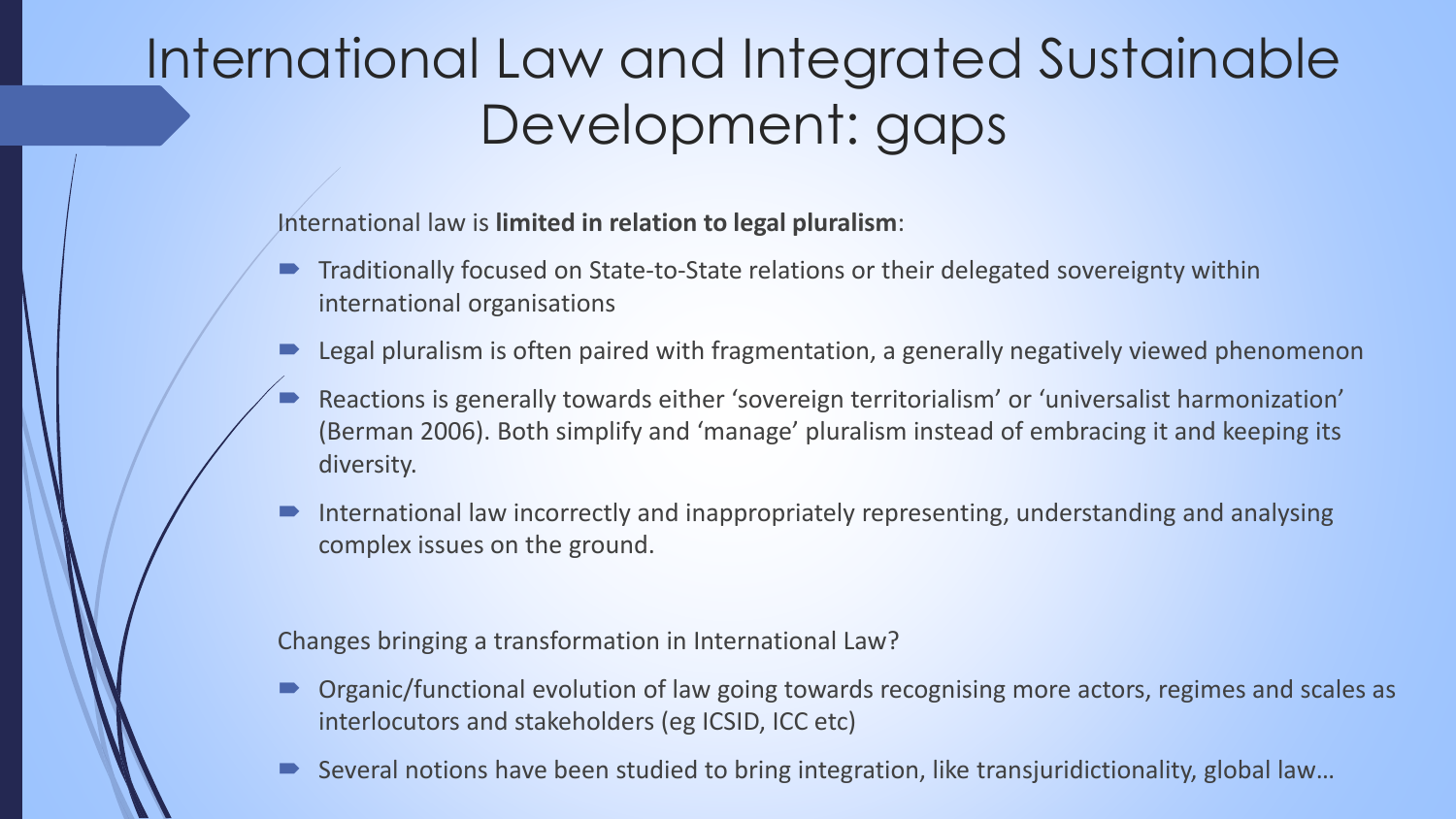## International law and legal pluralism: the option of Transnational Law (TNL)

- In Jessup's definition, transnational law is meant 'to include all law which regulates actions or events that transcend national frontiers. Both public and private international law are included, as other rules which do not wholly fit into such standard categories'. The author specifies that such cases 'may involve individuals, corporations, states, organizations of states, or other groups'.
- Examples of Canon law, lex mercatoria, International Economic Law within the European Union, or International Human Rights Law
- **Pluralist, holistic and interconnected approach**.
- Defined as a phenomenon, as a group of substantive or procedural rules, and as a lens/methodology. Can also be described as a 'non-compartmentalised thinking'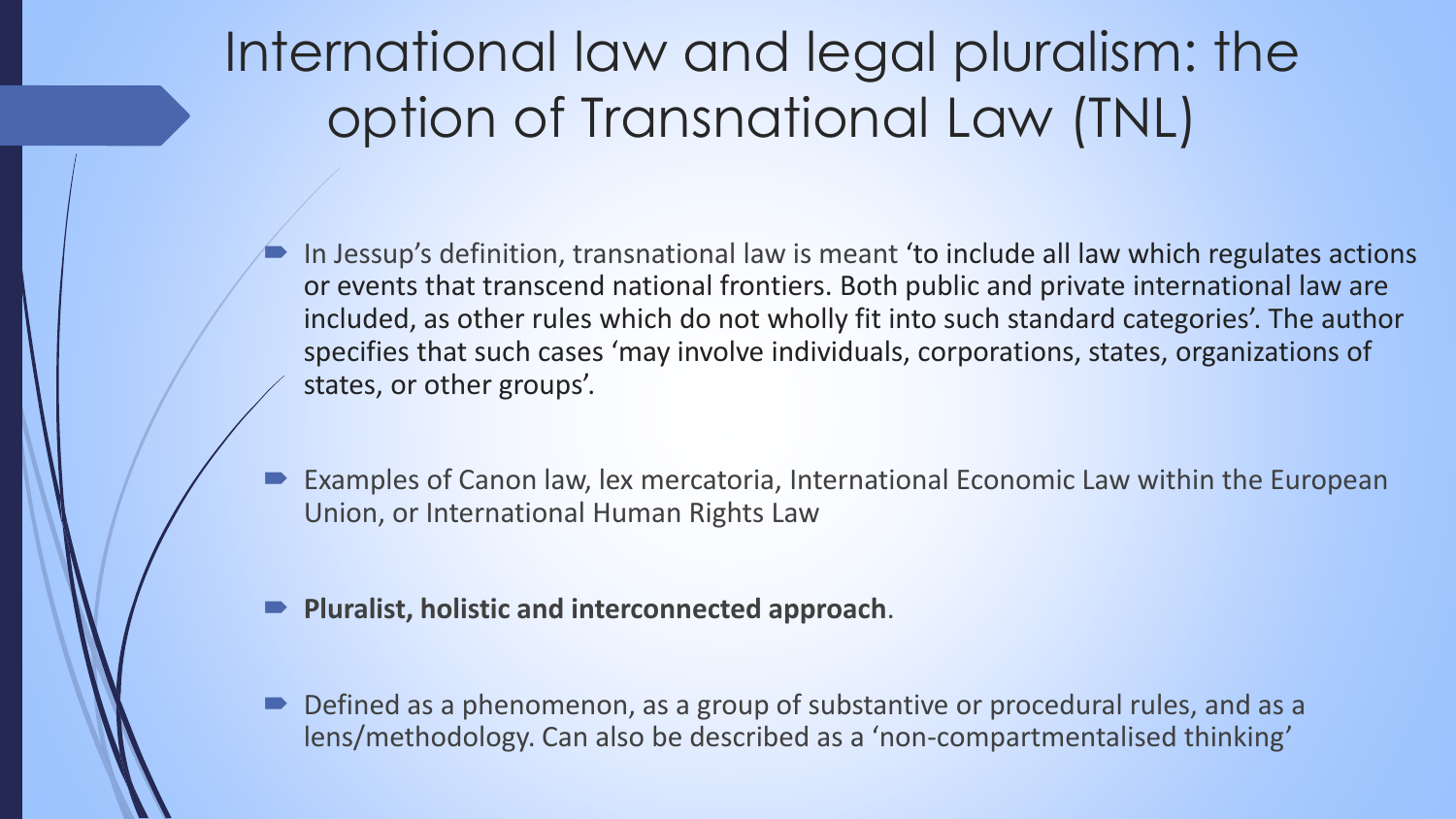### Transnational law: potential and benefits

As Fisher formulates it, transnational law is not international law 'with a sexier title' but the use of **transnational law marks a departure from traditional international legal theory towards a more inclusive, pluralist approach**.

Transnational law is sometimes considered as an 'extended international law'. It is important to highlight that the concept, contrary to international law, also focuses on movements and interactions, **across and beyond**. Transnational law can be located in its own sphere, neither national nor international but in between.

Transnational law brings a different mindset using existing legal systems and rules. Its extended and interconnected nature can lead to a new approach to integration and International Law.

It is especially **fitted for integration and transboundary issues**: the diversity of actors, scales and regimes, interacting in different ways and across categories, is essential to represent, understand and analyse well these complex issues.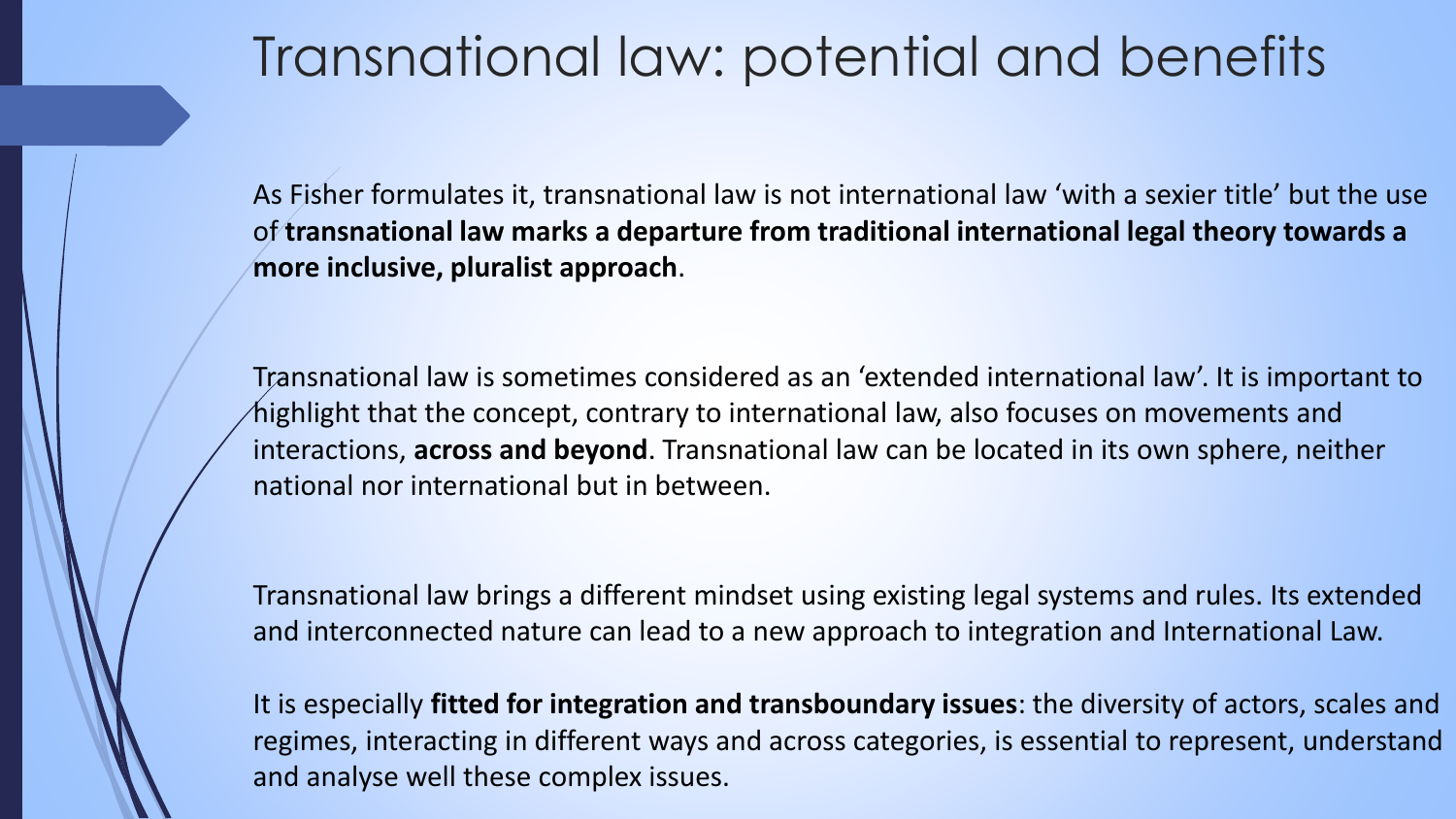### International law, water and transboundary issues

- The inadequacy and gaps between the use of international law and integration is even more visible with issues that are transboundary.
- **Water resources** are a prominent subject of transboundary, complex issues linked to sustainable development (several SDGs, including water, food and energy security and integrates the three pillars). Water resources are also a vital issue and stake for everyone, everywhere and for anything. Many of these resources are shared.
- Shared rivers have natural transboundary aspects : the different countries it involves; its natural cycle; affecting economy, food security, energy, ecosystems around, land and water river use; across levels: international, regional, national and local…
- International water governance needs to reflect and manage the integration of all aspects.

The policy instrument of IWRM often guides an integrated approach to water resources and is linked to International Water Law. In law and international law, many of the principles of integrated water resources management and transboundary considerations are in international water law, with key documents like the 1997 Convention on the law of the non-navigational uses of international watercourses (**UNWC**) and the 1992 UNECE Convention on the Protection and Use of Transboundary Watercourses and International Lakes (**Water Convention**)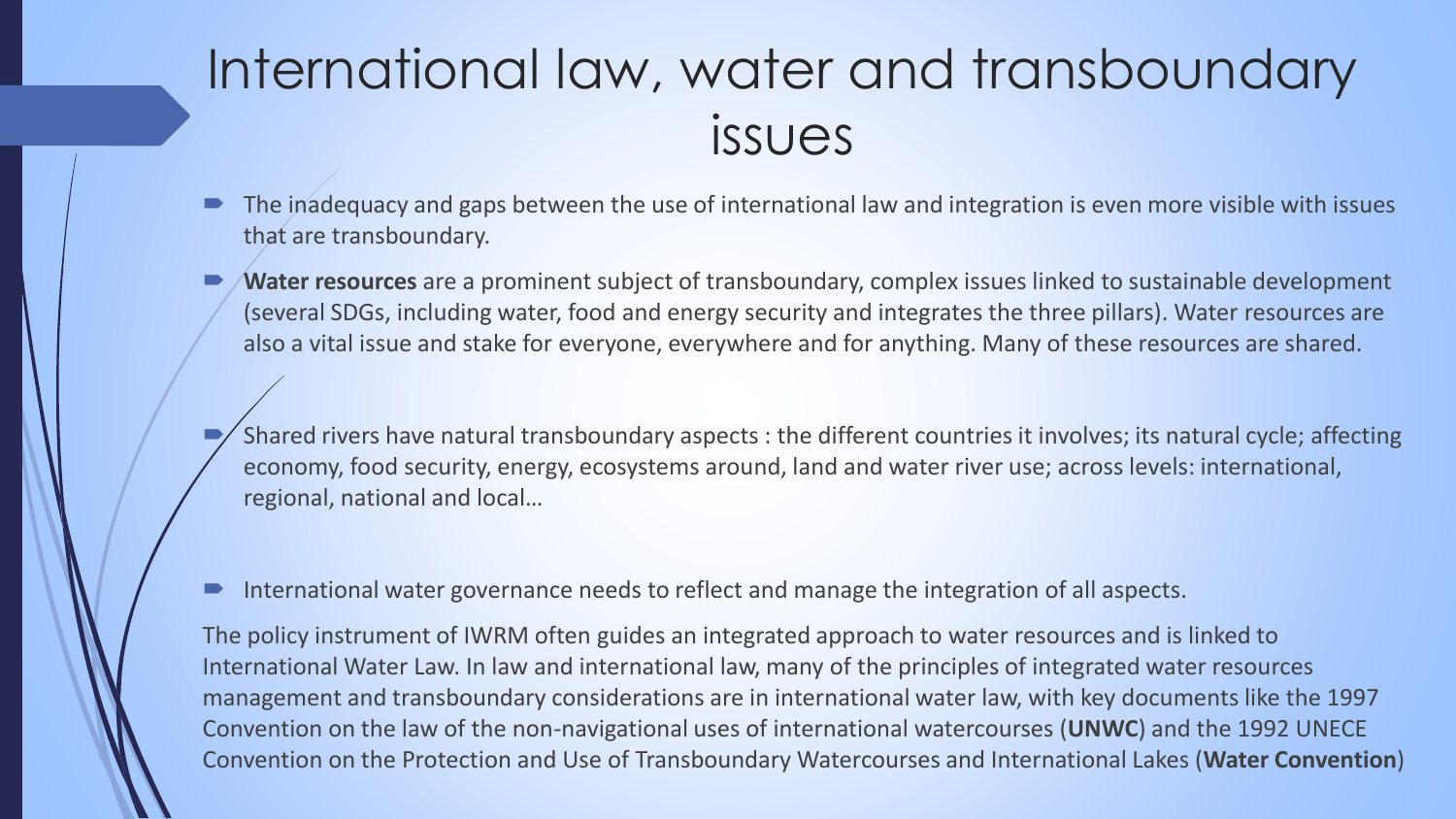### Hydropower projects and integration

Hydropower energy production:

- First ranking renewable electricity-producing technology
- A solution for Climate Change, population growth and demands to secure water-food-energy.
- A 'greener' (not exactly green) alternative to fossil fuel energy and participates to the objectives of SDG7.
- Building Hydropower projects is a reality that needs to be worked with and not denied
- Hydropower involves notably the combination of International Investment Law –International Environmental Law International Human Rights Law
- Many specific International Law and other regimes applying to it and many actors, scales and regimes included.

Hydropower projects are a perfect embodiment of integrated sustainable development challenges. The challenge of integration is **enhanced due to the scale and stakes** of the projects. An important element is the often **transboundary** nature of such projects.

The need for integration is evident.

**Does Transnational law have the potential to bring the integration and balance needed for hydropower projects to develop in a sustainable way on shared basins?**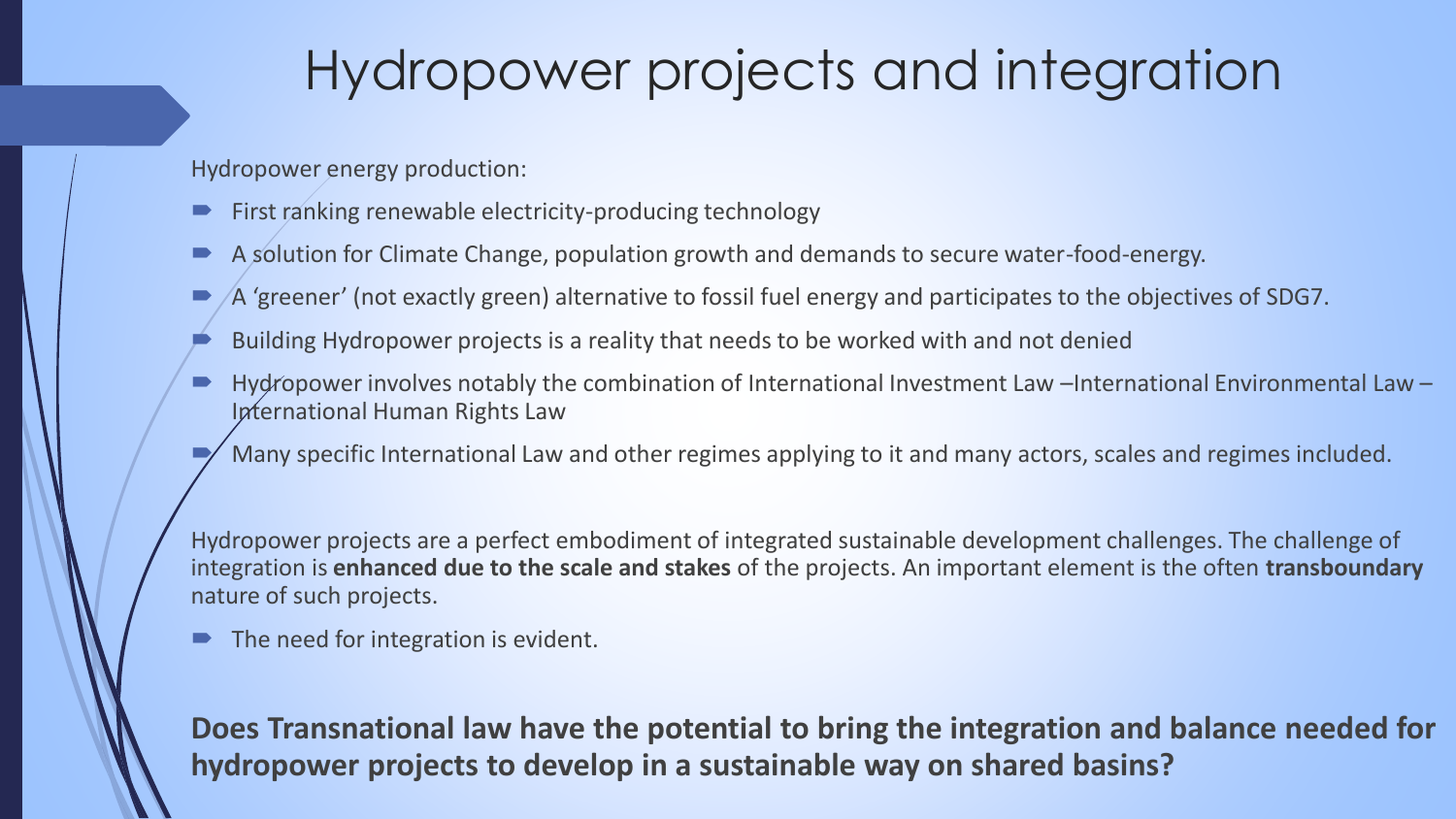

### The Mekong river basin: background information

- 12<sup>th</sup> longest river in the world biggest river, rich biodiversity especially in the Tonle sap basin in Cambodia.
- 6 riparians: China, Myanmar, Laos, Thailand, Vietnam and Cambodia.
- 1995 Mekong Agreement and Mekong River Commission (MRC) with the 4 lower riparians
- 11 dams cascade project of which \*\*\*done –state of luang prabang and pak beng, according to basin plans from the 1980s.
- Priorities for each countries are different but all are interested in the energy from hydropower
- Most hydropower potential in Laos. Thailand and China especially participate to projects and purchase hydropower energy from there. Laos has a priority to get out of the LDC status and be the 'battery of Asia'. (Has 9 of the 11 mainstream dams planned).
- Highly criticised projects, already operating ones and pending: issues of displacement, loss of livelihoods, loss of fisheries and biodiversity, loss of river flows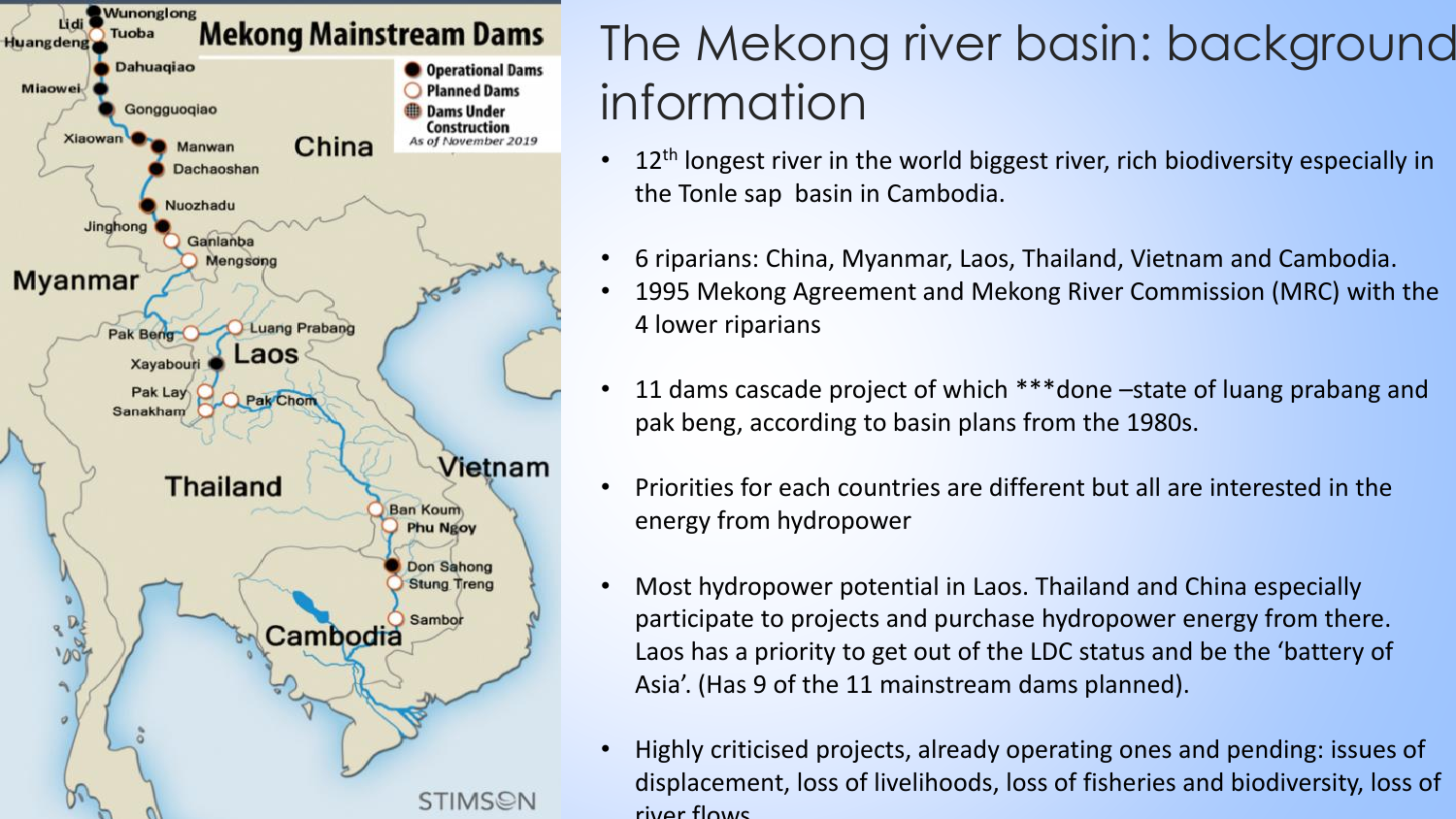## The Mekong river basin and the legal framework for hydropower projects

- The framework of actors, scales and regimes having a potential normative influence on the basin and on the development of hydropower projects on the mainstream is **very large and diverse**.
- Some of the legal rules can be **found at different scales or within different regimes**, despite contents that may vary, e.g. the duty to conduct an Environmental Impact Assessment. The Mekong Agreement itself, being a key regime of the regional-basin regulation of the river, contains similar rules to some cornerstones of international water law, like Equitable and Reasonable Utilization, the need for cooperation and data exchange, the duty to cause no (significant) harm, and the general objective of managing the basin in a sustainable way.
- Various international, regional and national normative documents can be applicable (directly or indirectly) to hydropower regulation in the Lower Mekong River Basin. Some of these actors or regimes can be shown from different scales:

International: the no harm doctrine, the duty to cooperate and good faith, the duty to conduct an (TB) EIA, pacta sunt servanda, stakeholder participation and other human rights, the International Covenant on Economic, Social and Cultural Rights (ICESCR), World Commission on dams and the 2000 'Dams and development' report, the International Hydropower Association, the World Bank, the Equator principles, the UN Guiding Principles Business and Human Rights, the OECD Multi-National Enterprises Guidelines…

Regional: the Mekong River Commission, the Lancang-Mekong Cooperation programme, the Greater Mekong subregion, the Asian Development Bank, the Asian Infrastructure Investment Bank

National: national laws

 However, the legal importance and the interconnections of each of these normative elements vary and they affect the decisionmaking of a hydropower project in a different way. Some of these instruments and actors can be considered traditionally non-legal or related to a more 'soft law'.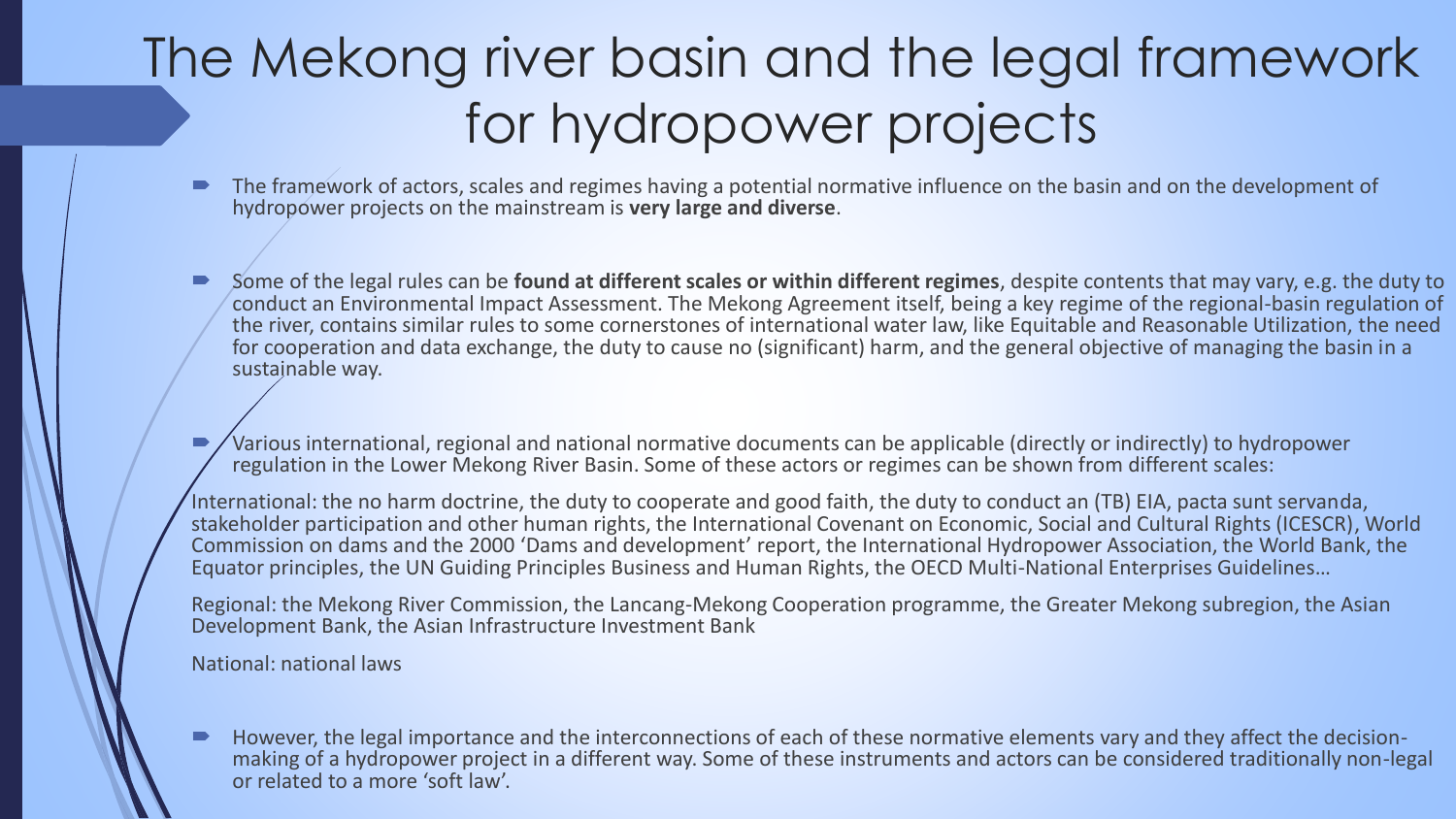#### Example of relations between actors, scales and regimes around a hydropower project in the LMRB

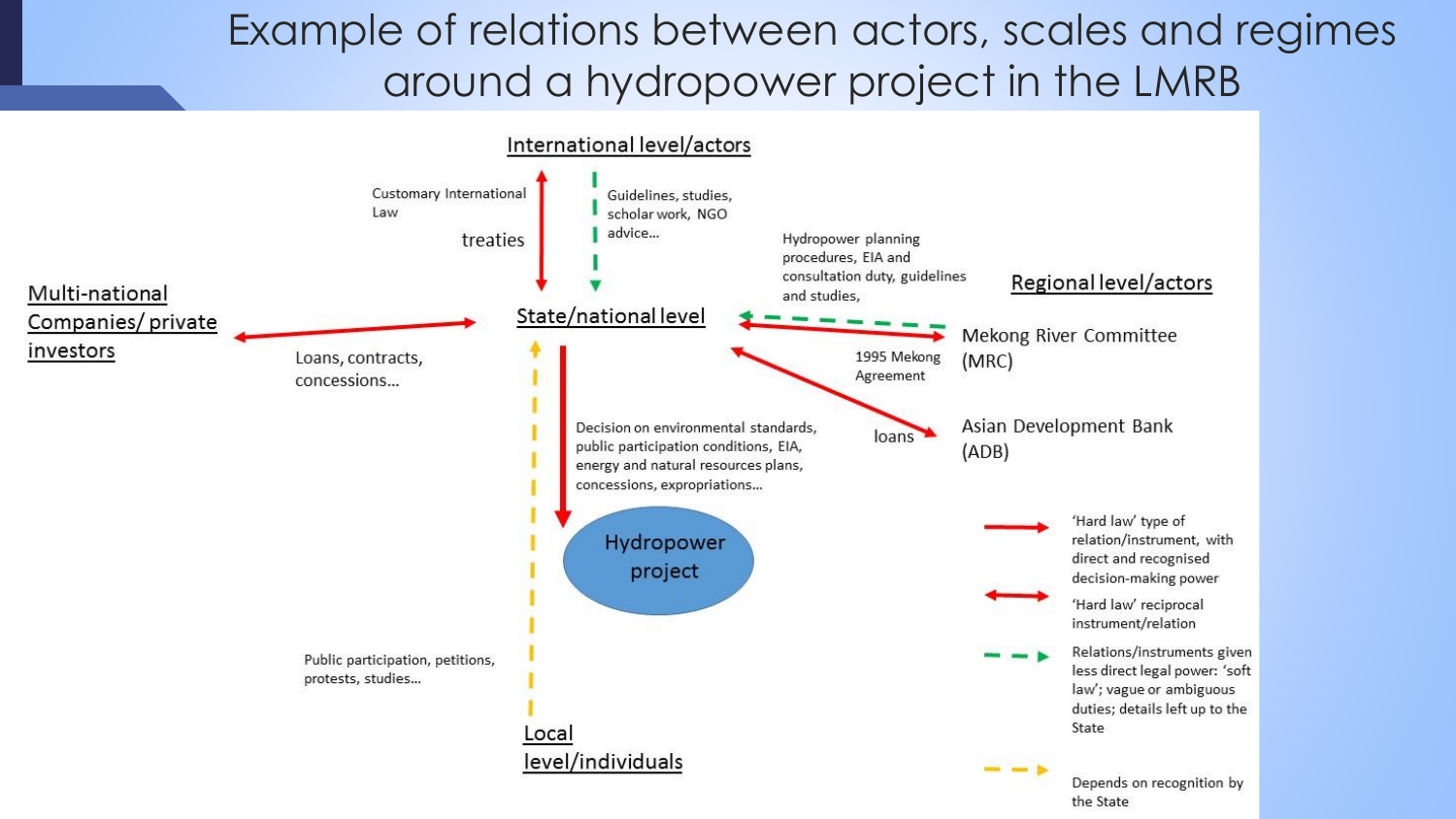### International Law and the Mekong: the need for integration and a transboundary approach

 The Mekong River Basin is an example of shared water resources with a River Basin Organisation (the MRC) as advised in international water law for the establishment of cooperation and joint management of a shared river.

Water governance in the Mekong basin is already developed in terms of the diverse and numerous rules applying to it

 This legal framework or grid reflects to some extent traditional classifications of international law, like a hierarchy between the different normative influences, a certain division between the international and national levels, a certain fragmentation coming from legal pluralism (this fragmentation within this legal framework is not absolute and some links are already built and creating synergies between the different regimes, actors and scales).

There is a lack of complete representation of the actors, scales, regimes and interconnections within this legal framework.

 There is a need for a more pluralist, holistic and interconnected approach to the legal framework of hydropower regulation in the Mekong River Basin.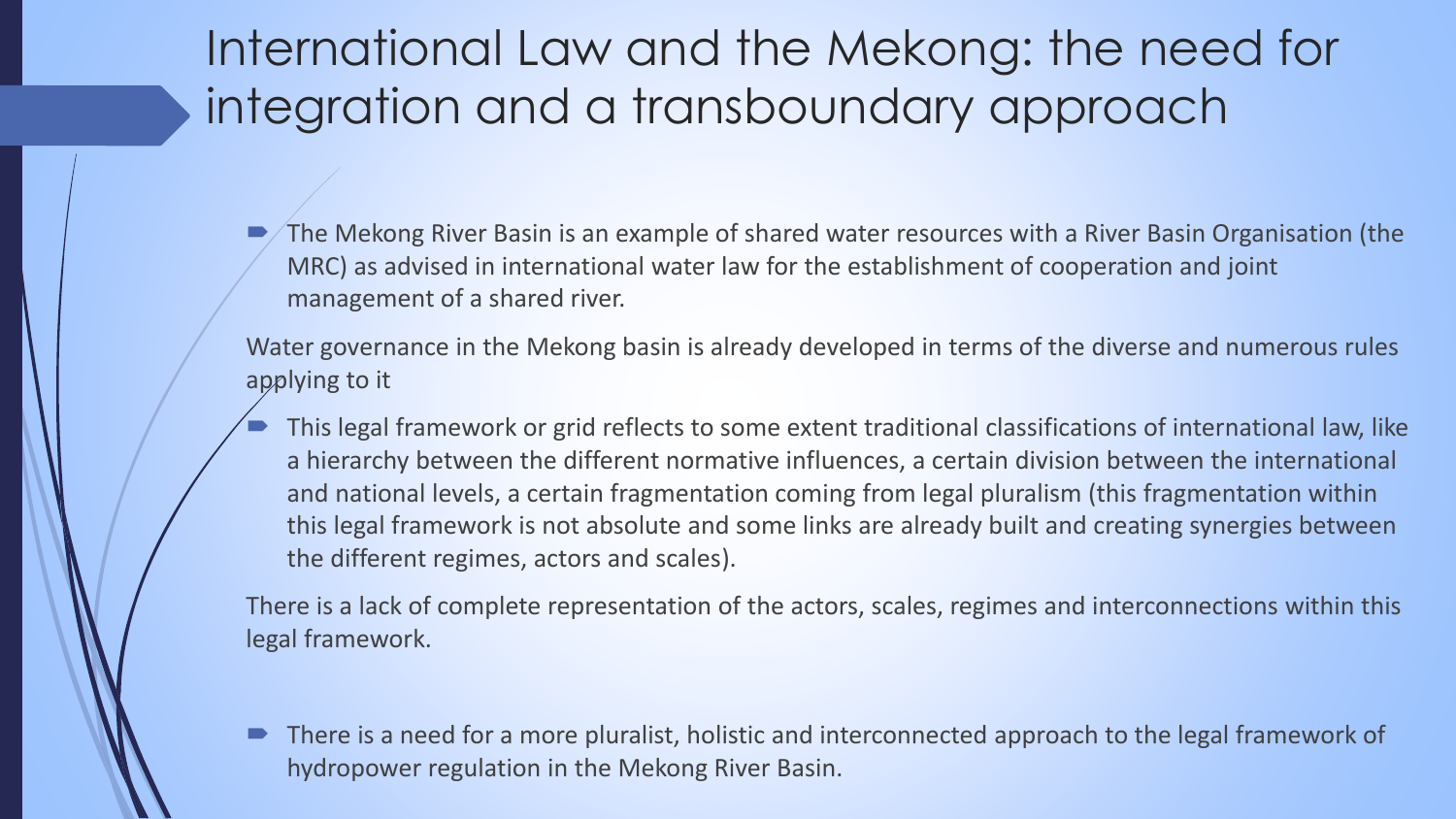### Transnational Law benefits

Increases the visibility and consideration of non-legal regimes, actors and less traditional scales.

The recurring opposition/imbalance between economic-environmental/social aspects within hydropower could be lessened through the representation of individuals, affected communities and NGOs' normative discourses, which often put forward environmental and social interests (Balance in line with the integrated development objective)

- Levelling the playing field between the different set categories from traditional international law. Brings a more accurate and balanced representation of the complex and transboundary issues. (by for instance changing the dialectic to 'normative discourses')
- Allows to concentrate on transversal interactions and interconnections between the different normative discourses. Focus on both negative and positive interactions (and gaps) – not only negative interactions to be managed or conflicts of law). A broader and more complete assessment of these would help analysing how to manage conflicts, strengthen synergies and fill normative gaps.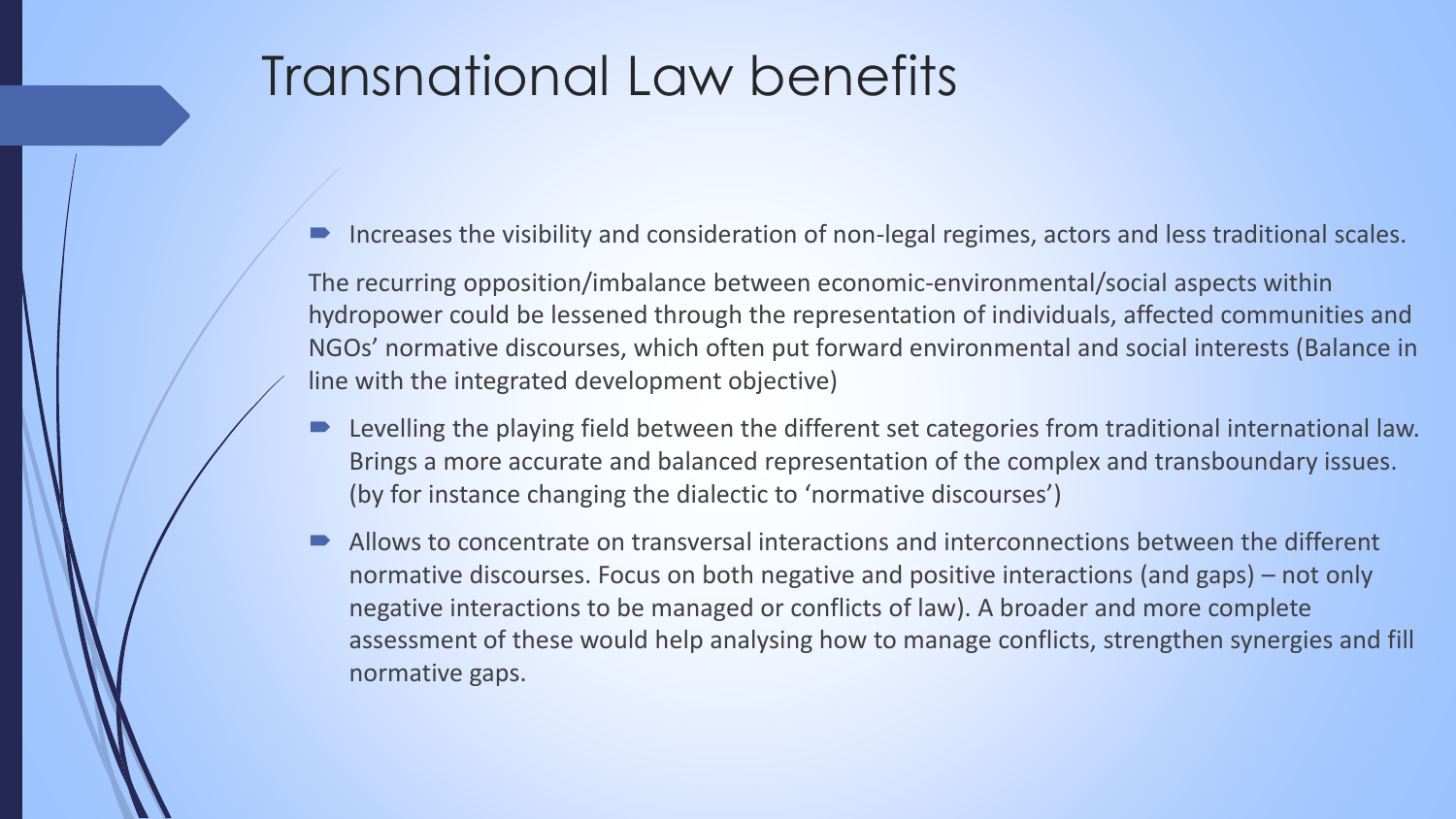### Application of TNL?

- In this context, Transnational law as a different approach to the legal framework could create an interface to place (or a methodology to read) the different actors, scales and regimes on a same level of normativity and **level the playing field**. The representation, understanding and analysis of the situation at hand would be **more accurate and representative of all the influences at hand**.
- Such an approach and method to apply while considering transboundary complex issues could help reduce the traditional limits of international law (and of international water law as related to IL). The final goal is not to unify international law as a transnational law regime or to recommend using only law at an international or transnational level.
- Transnational Law could help with the accurate evaluation of the legal framework and rules surrounding a hydropower project on a transboundary river. It would make the decision-making more difficult but projects more sustainable, more accepted and less artificial. More complex but complete. Hydropower can be more difficult to build then and deter investors but there is no other way to do it.
- Transnational Law can then **help governance and decision-making in other transboundary issues** and with the objective of integrated sustainable development.
- Possible application of a more transnational law approach:

Linking similar rules at different levels to strengthen overall normative expectations, e.g. Xayaburi EIA and the lack of transboundary studies criticised.

Extra-Territorial Obligations claims to national judicial bodies, e.g. the Human Rights Commission of Thailand

Claims to the OECD National Contact Points for the breach of the MNE Guidelines by a company within the OECD, e.g. claims against Pöyry company at the Finnish NCP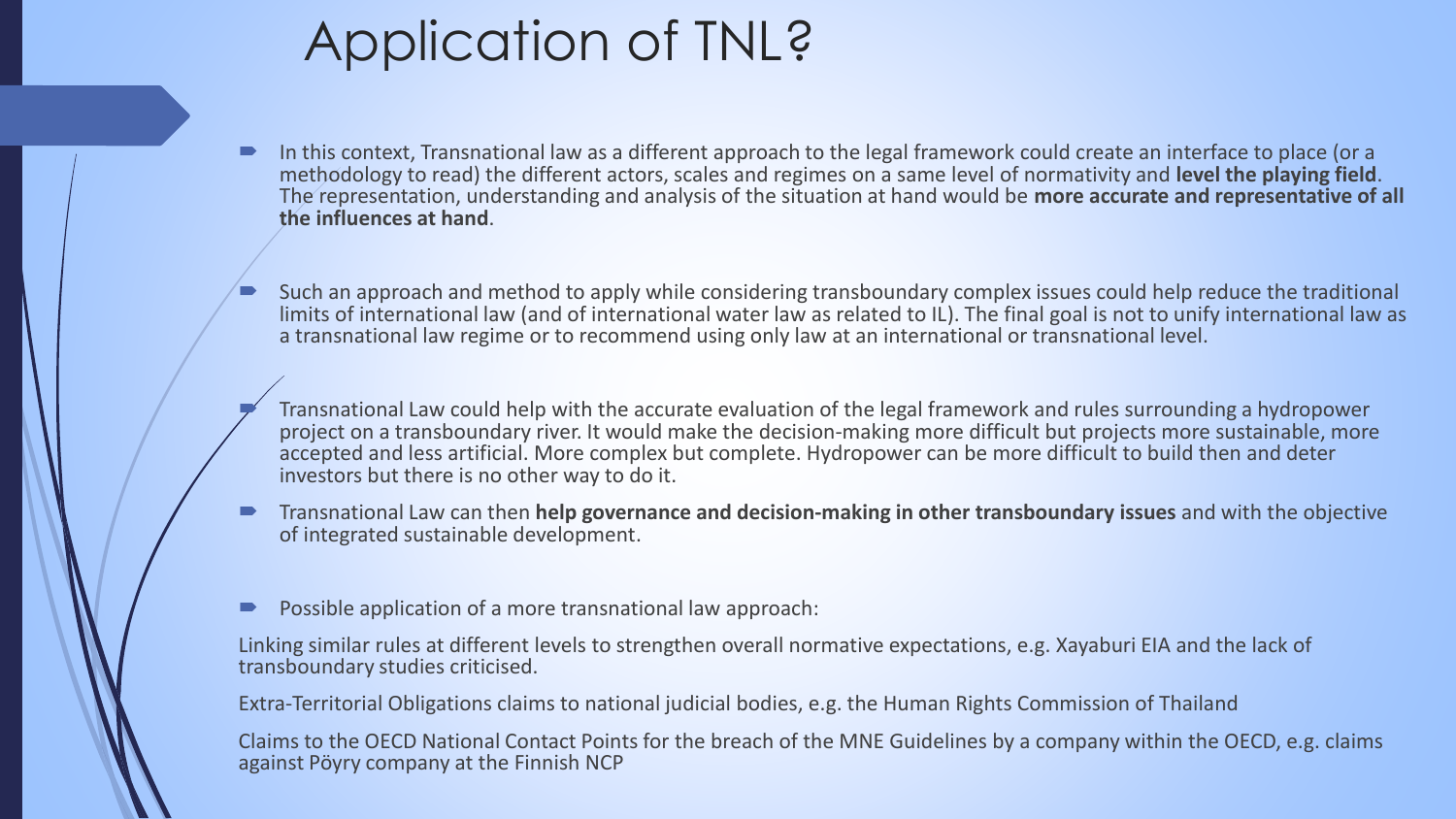# Thank you

laure-elise.mayard@northumbria.ac.uk